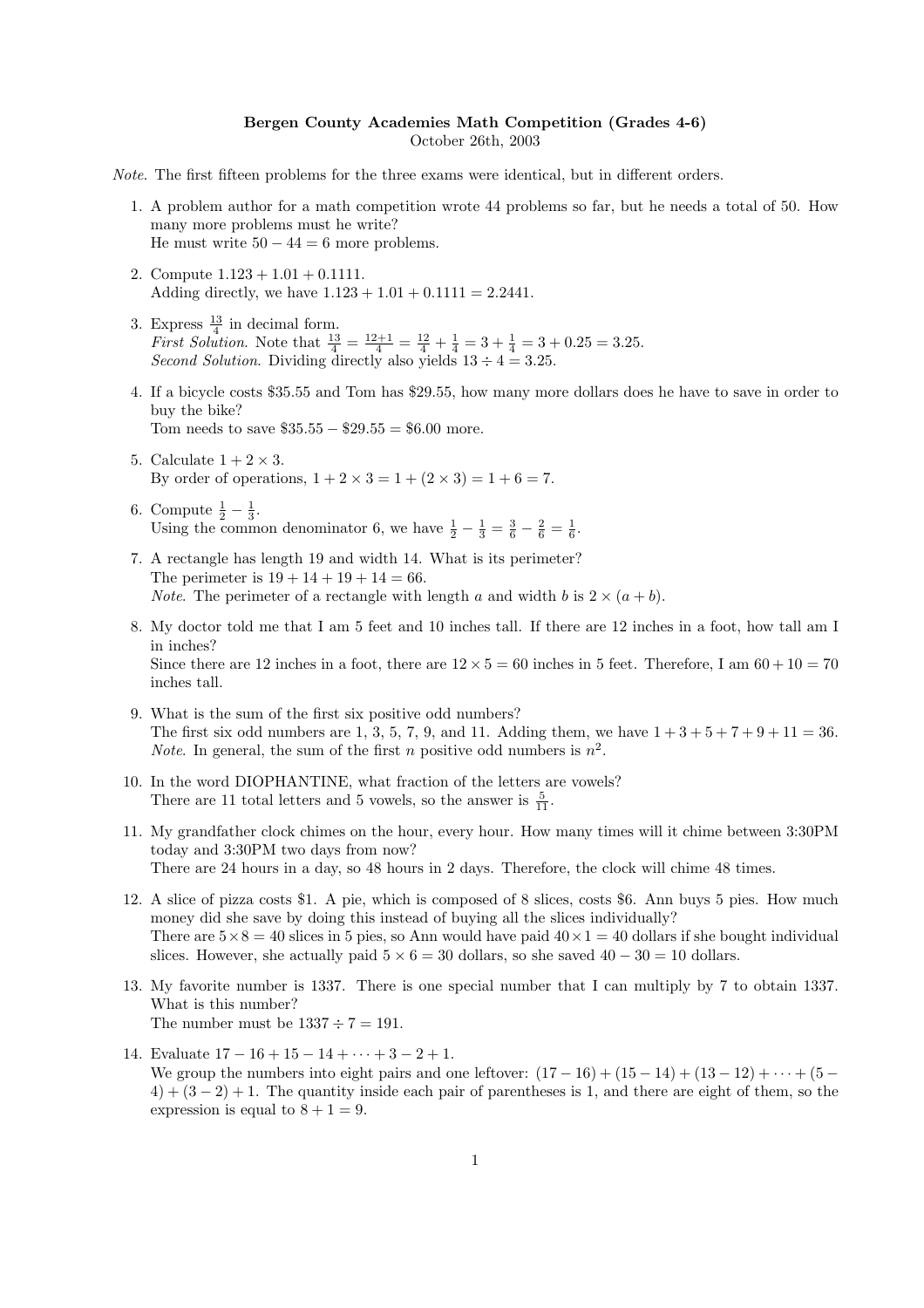- 15. Mr. Holbrook bought \$5 worth of cheese balls, \$6 worth of donuts, \$2 worth of soda, and \$4 worth of candy. Since he is a regular customer at the store, he gets 50% off his purchase. If he pays with a \$20 bill, how much change will he receive? Mr. Holbrook purchased  $5 + 6 + 2 + 4 = 17$  dollars worth of goods without the discount. With the
	- discount, he owes  $17 \times 0.50 = 8.50$  dollars. Therefore, he will receive  $20.00 8.50 = 11.50$  dollars change.
- 16. A member of a track team can run a mile in five minutes. If she can maintain this speed for as long as she wants, how many hours would it take her to run 36 miles? Since she needs 5 minutes to run one mile, she needs  $5 \times 36 = 180$  minutes to run 36 miles. Since 180 minutes is equivalent to  $180 \div 60 = 3$  hours, the answer is 3 hours.
- 17. Compute 1.55 × 21.4. Multiplying directly, we have  $1.55 \times 21.4 = 33.17$ .
- 18. In a baseball game, Chu hits three singles (1 base), one double (2 bases), one triple (3 bases), and one home run (4 bases). For this game, how many bases did Chu average per hit? Chu earned  $(3 \times 1) + (1 \times 2) + (1 \times 3) + (1 \times 4) = 3 + 2 + 3 + 4 = 12$  total bases, and he had  $3 + 1 + 1 + 1 = 6$ hits. Therefore, he averaged  $12 \div 6 = 2$  bases per hit. Note. In baseball, a batter's *slugging percentage* is calculated in a similar way, but instead of dividing the total bases by the number of hits, one divides the total bases by the number of at-bats. In the aforementioned game, Chu obviously did a fabulous job, for if we assume that he had those six hits in exactly six at-bats, he had a 2.000 slugging percentage for the game. As a side note, the highest slugging percentage obtained by a MLB hitter in a single season is 0.8635 (Barry Bonds, 2001).
- 19. Eve likes solving math problems as a hobby. It takes her 73 days to solve 6 of them. How many problems can she solve in three years if none of them are leap years? Since Eve can solve 6 problems in 73 days, she can solve  $6 \times 5 = 30$  problems in  $73 \times 5 = 365$  days. There are 365 days in a year, so she can solve  $30 \times 3 = 90$  problems in 3 years.
- 20. There are three whole numbers in a row, and their sum is 18. What is their product? From trial and error, one can easily deduce that the three numbers are 5, 6, and 7. Therefore, the answer is  $5 \times 6 \times 7 = 210$ .
- 21. What is 200% of 50% of 20% of 50? Calculating directly, we have  $50 \times 2.00 \times 0.50 \times 0.20 = 10$ .
- 22. How many positive multiples of 13 are less than 100? First Solution. We can simply count by 13's. The first couple multiples of 13 are 13, 26, 39, 52, 65, 78, 91, 104, and etc. Therefore, there are 7 multiples of 13 less than 100. Second Solution. We note that  $100 \div 13 = 7.69...$ , or  $100 = 13 \times 7.69...$  Therefore,  $13 \times 1, 13 \times 2, 13 \times 3$  $3, \ldots, 13 \times 7$  are all the multiples of 13 smaller than 100, and the answer is 7. *Note.* In general, the number of positive multiples of n less than or equal to a given number m is  $\lfloor \frac{m}{n} \rfloor$ , where  $|x|$  designates the greatest whole number less than or equal to x. One can prove this using the same idea invoked in the second solution above.
- 23. Jason is taking a math competition in which he must solve 50 problems in 1.5 hours. He made the mistake of staying up last night playing computer games, and falls asleep for the first thirty minutes of the competition. If he wishes to receive a perfect score, how many seconds, on average, should he spend per problem after his nap?

Since 1.5 hours is equivalent to  $1.5 \times 60 = 90$  minutes, after his 30-minute nap, Jason has 60 minutes, or  $60 \times 60 = 3600$  seconds, to work. Therefore, he must spend, on average,  $3600 \div 50 = 72$  seconds per problem.

24. The Academy Math Team wants to purchase some tee shirts. The first tee shirt costs \$182, and each subsequent shirt costs \$2. If there are 90 people on the team, and the team equally distributes the cost amongst its members, how much does each member have to pay?

The total cost is  $182 + (89 \times 2) = 360$  dollars, so each member needs to pay  $360 \div 90 = 4$  dollars.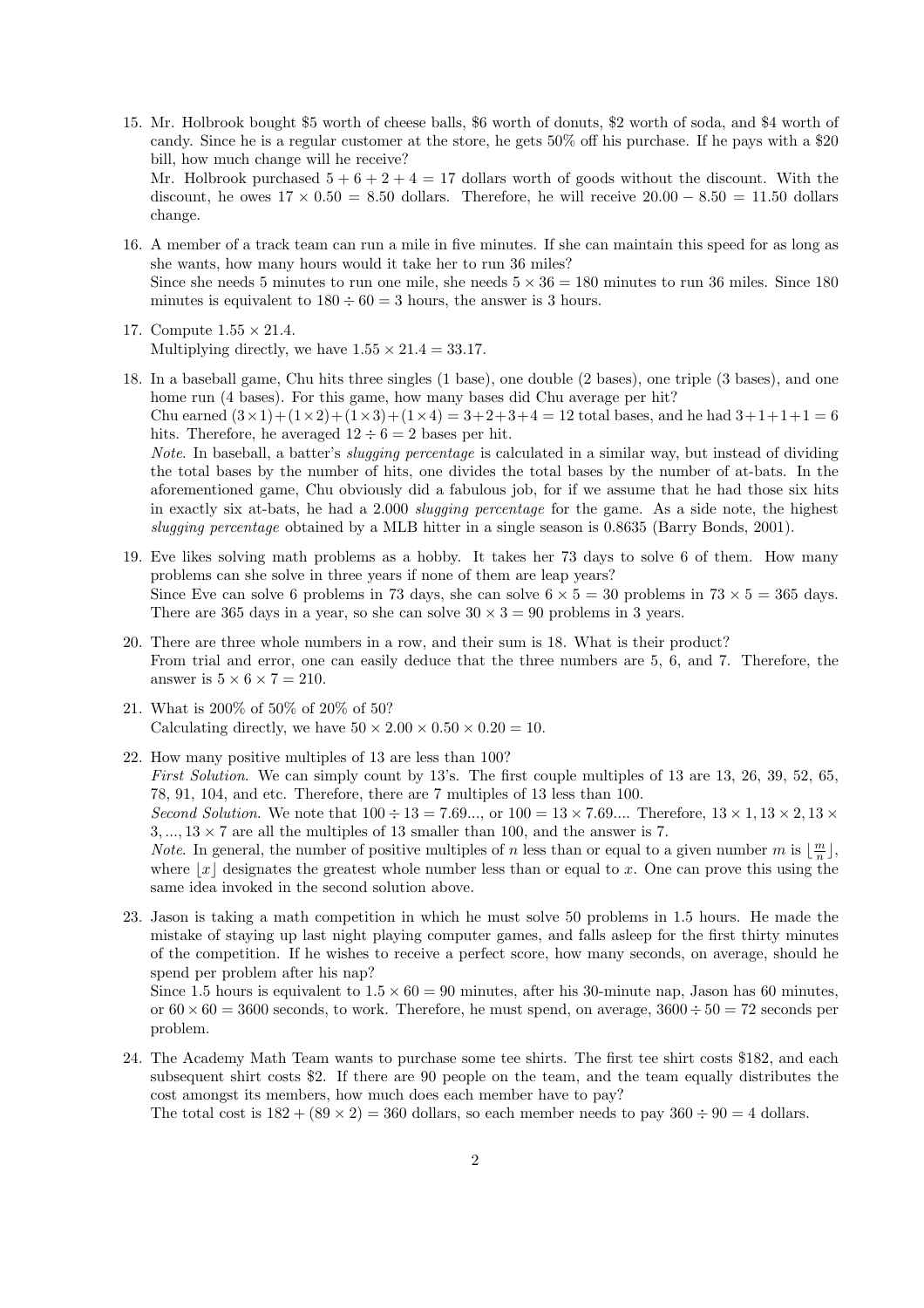- 25. A prime number is a positive whole number whose only positive divisors are 1 and itself. For instance, 2, 3, 5, and 7 are examples of prime numbers. What is the smallest prime number greater than 90? Since all even numbers greater than 2 are divisible by 2, none of them can be a prime number. Investigating only the odd numbers greater than 90, we see that  $91 = 7 \times 13$ ,  $93 = 3 \times 31$ , and  $95 = 5 \times 19$  are not *prime numbers*. However, 97 is not divisible by any number other than 1 and itself, so it must be the answer.
- 26. A gigantic rabbit weighs a thousand pounds. A *ripped man* can lift up to 160 pounds. How many ripped men are needed to lift this rabbit? We first note that  $1000 \div 160 = 6.25$ . Since 6 ripped men can only lift  $160 \times 6 = 960$  pounds, we need 7 ripped men to lift a thousand pounds.
- 27. Ralph Wiggum likes picking his nose. However, every time he does, the number of bacteria on his finger doubles. There are 3 bacteria on his finger right now. How many bacteria will be on his finger if he picks his nose seven times?

He would accumulate  $3 \times 2 \times 2 \times 2 \times 2 \times 2 \times 2 \times 2 = 384$  bacteria after picking his nose seven times.

- 28. Harry is addicted to cheese balls. A tub of 48,000 cheese balls costs 5 dollars. He continuously eats cheese balls at a rate of 100 cheese balls per minute. However, he drops exactly one cheese ball per second, which he does not eat or notice. Wanting to enter the Guinness Book of World Records, Harry buys exactly enough cheese balls to last him five hours. How many dollars did he spend? Since Harry eats 100 and drops 60 cheese balls per minute, he needs 160 cheese balls to last one minute. There are  $5 \times 60 = 300$  minutes in 5 hours, so he needs  $160 \times 300 = 48,000$  cheese balls to last 5 hours.
- 29. I number the pages of a book from 1 to 55. How many times do I use the digit 2? The digit 2 occurs once in the following numbers: 2, 12, 20, 21, 23, 24, 25, 26, 27, 28, 29, 32, 42, 52. It occurs twice in 22. Therefore, I use it a total number of 16 times.

Therefore, he needs exactly \$5 for his momentous task.

- 30. Calculate  $125 \times 125 \times 8 \times 8 \times 8$ . Simply note that  $125 \times 125 \times 8 \times 8 \times 8 = (125 \times 8) \times (125 \times 8) \times 8 = 1000 \times 1000 \times 8 = 8,000,000$ .
- 31. What two-digit number evenly divides both 323 and 391? *First Solution.* By trial and error, we find that 323 is divisible by 17, and also  $323 = 17 \times 19$ . It is now easy to show that 391 is divisible by 17, but not by 19, and therefore, the answer is 17. Second Solution. If two numbers are divisible by n, then their difference is also divisible by n. To prove this, we note that the two multiples of n can be expressed as  $nx$  and  $ny$  for some whole numbers x and y. Then, their difference  $nx - ny = n(x - y)$  is clearly a multiple of n as well. Applying this fact to the problem, we see that the number in question also divides  $391 - 323 = 68$ . Since  $68 = 4 \times 17$ , we see that 17 is the only possible candidate, and thus the answer.

Note. The method used in the second solution is a fundamental method of solving number theory problems, which are problems that involve whole numbers and divisibility.

32. On a warm day, the temperature was  $77^{\circ}$ F. The conversion between Centigrade and Fahrenheit is: °C =  $\frac{5}{9} \times$  (°F – 32). What was the temperature in degrees Centigrade?

Substituting directly into the given expression, we compute that the temperature was  $\frac{5}{9} \times (77-32) = 25$ degrees Centigrade.

Note. A question worth \$125,000 on the game show Who Wants to Be a Millionaire? asked what −40 ◦F is equivalent to in degrees Centigrade. (The conversion expression was not given) What is the answer? Also, a famous way of remembering the conversion between the two scales is as follows: Take the temperature in Fahrenheit, add 40, multiply five-ninths, and then subtract 40. Can you verify that this works, and find a similar way to convert from Celsius to Fahrenheit?

33. A painter mixes 4 gallons of white paint with 1 gallon of red paint to make 5 gallons of her signature pink paint. Each gallon of white paint costs \$2 and each gallon of red paint costs \$3. How much money does the painter need to make 400 gallons of pink paint?

Since the painter mixes white paint and red paint in a 4:1 ratio, to produce 400 gallons of her pink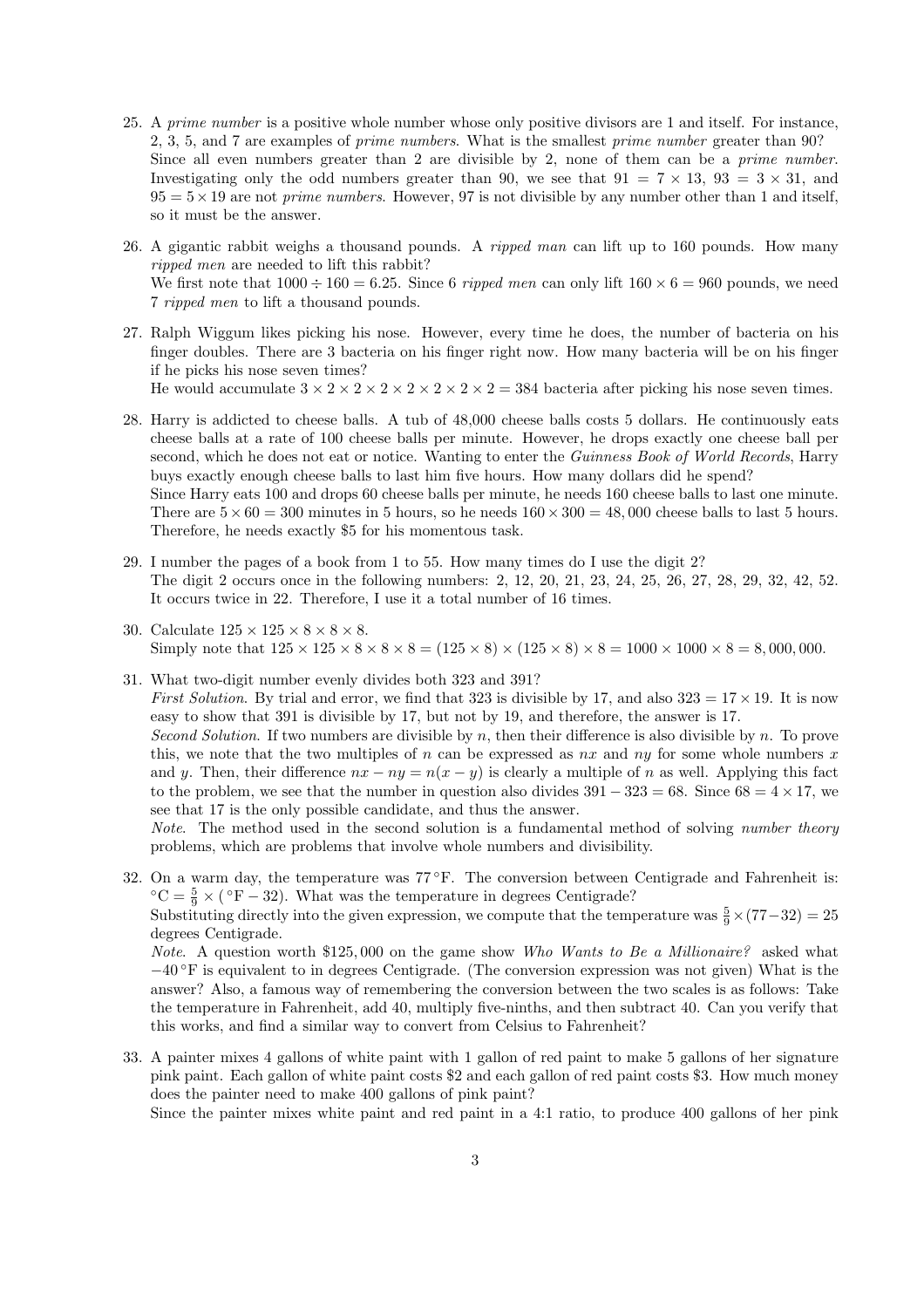paint, she needs  $400 \times \frac{4}{5} = 320$  gallons of white paint and  $400 \times \frac{1}{5} = 80$  gallons of red paint. The white paint will cost  $320 \times 2 = 640$  dollars and the red paint will cost  $80 \times 3 = 240$  dollars. Therefore, the painter needs  $640 + 240 = 880$  dollars.

- 34. My computer is capable of only one process: When I enter a two-digit number, it reverses its digits, subtracts 7 from the result, and gives this final number as its answer. For example, if I enter 34, the computer first reverses its digits to obtain 43, and then subtracts 7 to give its final answer 36. When I put in another number, the computer gave me 22 as its final answer. What number did I enter? We work backwards. Since the computer's final answer was 22, it must have had 29 before subtracting 7. Therefore, the number before that must have the digits of 29 reversed, so my original number was 92.
- 35. The Road Runner ran 200 miles in 10 minutes, walked 40 miles in 20 minutes, and then ran another 360 miles in 10 minutes. What was its average speed for the whole trip in miles per hour? For the entire trip, it ran  $200 + 40 + 360 = 600$  miles in  $10 + 20 + 10 = 40$  minutes. Since 40 minutes is equivalent to  $40 \div 60 = \frac{2}{3}$  hours, its average speed was  $600 \div \frac{2}{3} = 900$  miles per hour. Note. In problems involving units, make sure to be consistent and present the answers in the desired units.
- 36. There are 120 pieces of candy in a bowl. Adam takes a third of them. Then, Ben takes a fourth of what remains. Finally, Cory takes a fifth of what remains after Adam and Ben took their shares. After Cory leaves, David eats the rest of the candy in the bowl. How many pieces of candy did David eat? After Adam,  $\frac{2}{3}$  of the candy remain. After Ben,  $\frac{3}{4}$  of the remaining candy remain. After Cory,  $\frac{4}{5}$  of the remaining candy remain. Therefore, David must have eaten the leftover  $120 \times \frac{2}{3} \times \frac{3}{4} \times \frac{4}{5} = 48$  pieces of candy.
- 37. The blip, a unit for measuring silliness, is equal to five bloops. A hectablip is equal to 100 blips, and a  $kilobloop$  is equal to 1000 bloops. How many kilobloops are equal to 200 hectablips? Since 1  $blip = 5 \, bloops$ , we have 1  $\,hectablip = 100 \, blips = 500 \, bloops$ . Therefore, 2  $\,hectablips = 1000$  $\textit{bloops} = 1 \textit{ kilobloop}, \text{and } 200 \textit{ hectablips} = 100 \textit{ kilobloops}.$
- 38. What is the least positive number divisible by 4, 5, 6, and 9? First Solution. The number must be divisible by 2 at least 2 times, divisible by 3 at least 2 times, and divisible by 5 at least once to satisfy the given condition. Therefore, the minimal such number is  $2 \times 2 \times 3 \times 3 \times 5 = 180$ . Second Solution. The least common multiple of 4 and 5 is 20. The least common multiple of 20 and 6 is 60. The least common multiple of 60 and 9 is 180. Therefore, the answer is 180.
- 39. Find the number halfway between  $\frac{1}{21}$  and  $\frac{1}{23}$ . The number halfway between two given numbers is simply their average, which can be computed by dividing their sum by 2. Since  $\frac{1}{21} + \frac{1}{23} = \frac{44}{483}$ , the answer is  $\frac{44}{483} \div 2 = \frac{22}{483}$ . *Note.* The answer is *not*  $\frac{1}{22}$ , as seen by the above reasoning.
- 40. John chooses the numbers 10, 24, 18, and 8, and Joanne chooses 20, 9, 12, and 16. What does John obtain if he multiplies his numbers and divides the result by the product of Joanne's numbers? *First Solution*. The desired quantity is equal to  $\frac{10 \times 24 \times 18 \times 8}{20 \times 9 \times 12 \times 16} = \frac{10}{20} \times \frac{24}{9} \times \frac{18}{12} \times \frac{8}{16} = \frac{1}{2} \times \frac{8}{3} \times \frac{3}{2} \times \frac{1}{2} = \frac{24}{24} = 1$ . Second Solution. One can directly compute each product to obtain the answer as well, though this is far more difficult. The product of John's numbers is  $10 \times 24 \times 18 \times 8 = 34560$ , and the product of Joanne's numbers is  $20 \times 9 \times 12 \times 16 = 34560$ . Thus, the answer is  $34560 \div 34560 = 1$ .
- 41. We have 5 numbers whose average is 11. Suppose we include 29 as a sixth number. What is the new average of these 6 numbers? If 5 numbers have an average of 11, their sum must be  $11 \times 5 = 55$ . Then, the sum of all six numbers equals  $55 + 29 = 84$ , so their average is  $84 \div 6 = 14$ .
- 42. Define n! as the product of the first n counting numbers. For instance,  $4! = 1 \times 2 \times 3 \times 4 = 24$ . Compute  $11! \div 8!$ .

We have  $\frac{11!}{8!} = \frac{1 \times 2 \times 3 \times 4 \times 5 \times 6 \times 7 \times 8 \times 9 \times 10 \times 11}{1 \times 2 \times 3 \times 4 \times 5 \times 6 \times 7 \times 8} = 9 \times 10 \times 11 = 990.$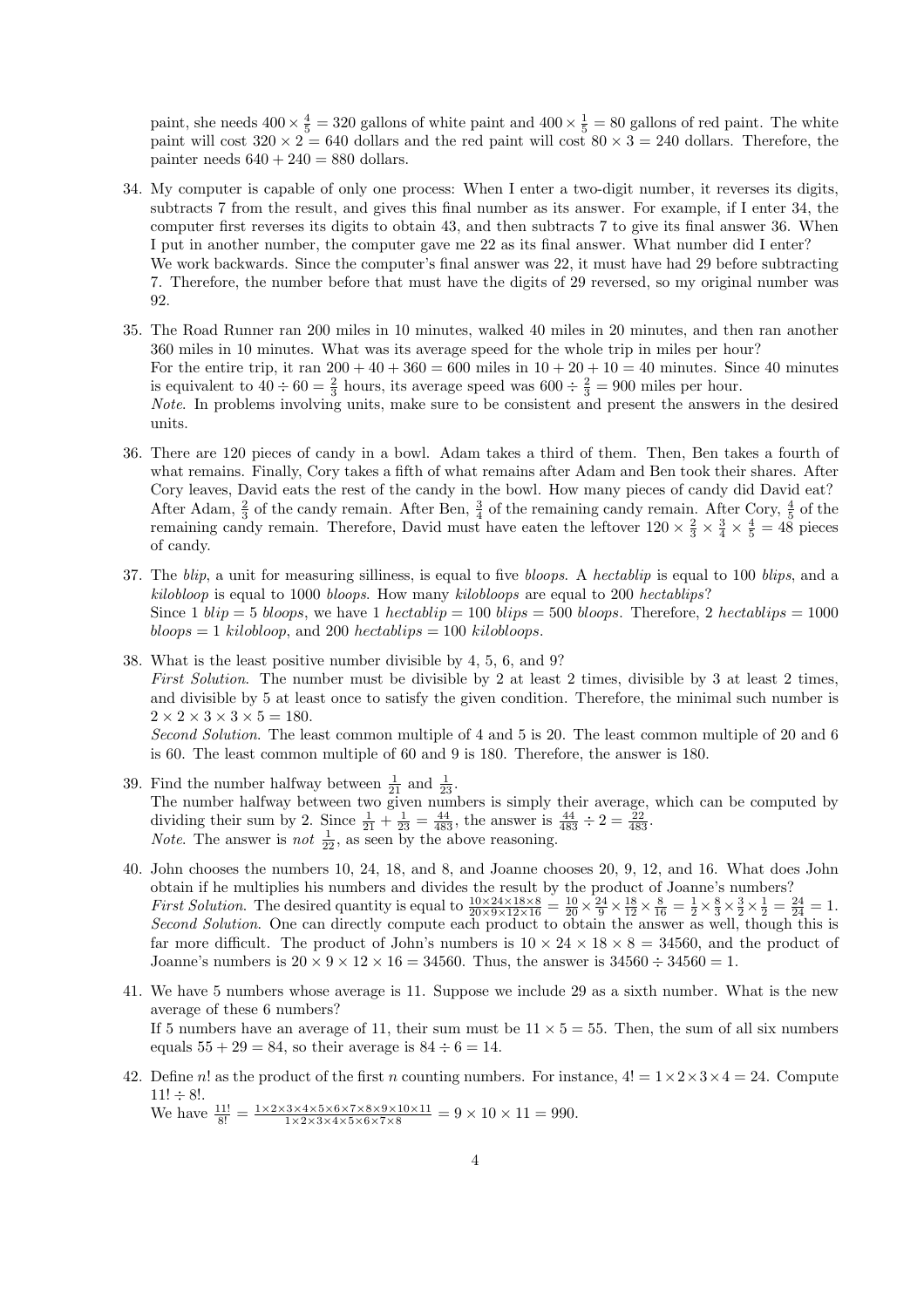- 43. Mark likes playing with averages. He chooses four numbers a, b, c, and d. He then calculates the average of a and b and calls it  $e$ . He also calculates the average of c and d and calls it  $f$ . He finds that the average of e and f is 14. What is  $a + b + c + d$ ? Note that  $e = \frac{a+b}{2}$  and  $f = \frac{c+d}{2}$ , so  $e + f = \frac{a+b+c+d}{2}$ . Then, the average of e and f is  $\frac{e+f}{2} = \frac{a+b+c+d}{4}$ , and since it was given that this quantity equals 14,  $a + b + c + d$  must equal  $14 \times 4 = 56$ .
- 44. A number is said to *deny* another number if the remainder after dividing the first number by the second number is exactly 4. For instance, 39 denies 7, because when 39 is divided by 7, the quotient is 5 and the remainder is 4. How many whole numbers between 200 and 300 deny 6? A number denies 6 if and only if it can be expressed in the form  $6a + 4$  where a is a whole number. We want  $6a + 4 > 200$  and  $6a + 4 < 300$ . Note that the first inequality is equivalent to  $6a > 196$ , or  $a > \frac{196}{6} \approx 32.67$ , and the second inequality is equivalent to  $6a < 296$ , or  $a < \frac{296}{6} \approx 49.33$ . Therefore, a can assume the values 33, 34, 35, ..., 49. There are 17 possible values for  $a$ , so there are 17 whole numbers between 200 and 300 that deny 6.
- 45. In the game of Mafball, points can only be scored in 3 points or 5 points. What is the largest unattainable score in Mafball?

The answer is 7, which is obviously unattainable. Note that 8 points can be achieved by scoring one 3-pointer and one 5-pointer, 9 points can be achieved by scoring three 3-pointers, and 10 points can be achieved by scoring two 5-pointers. Now, note that if n points can be attained, so can  $n + 3$ , since one only needs to score one additional 3-pointer. Since 8, 9, and 10 are attainable, so are 11, 12, and 13, and thus, 14, 15, and 16 are as well, and etc. Therefore, every score higher than 7 can be attained. *Note.* In general, if points can only be scored in a points or b points, where a and b are relatively prime, the largest unattainable score is  $a \times b - a - b$ .

- 46. Andy can paint a fence in 1 hour by himself, and Bobby can paint a fence in 2 hours by himself. How many minutes does it take Andy and Bobby to paint a fence together? First Solution. From the given, Andy can paint a fence per hour, whereas Bobby can paint half a fence per hour. Therefore, if they work together, they can paint  $1+\frac{1}{2}=\frac{3}{2}$  of a fence per hour, so it would take them  $\frac{2}{3}$  hours to paint a fence. Since  $\frac{2}{3}$  hours is equal to  $\frac{2}{3} \times 60 = 40$  minutes, the answer is 40. Second Solution. Often, it is easier to understand the problem by assigning numbers. Let the total amount of fence to paint be  $2m^2$ . Then, Andy paints at a speed of  $2m^2/hr$ , and Bobby paints at a speed of  $1m^2/hr$ . Therefore, the two of them together can paint at a speed of  $3m^2/hr$ . Since one fence is  $2m^2$ , painting it would take them  $2m^2 \times \frac{1hr}{3m^2} = \frac{2}{3}hr$ , or  $\frac{2}{3} \times 60 = 40$  minutes.
- 47. If A, B, C are three distinct points such that all three do not lie on one line, how many parallelograms can be formed using A, B, C, and a fourth point? In any quadrilateral with A, B, and C as vertices, either  $\overline{AB}$ ,  $\overline{BC}$ , or  $\overline{CA}$  must be a diagonal. If  $\overline{AB}$ is a diagonal, reflect C across the midpoint of  $\overline{AB}$  to obtain the fourth point. We can construct two other points in a similar fashion. Therefore, the answer is 3.
- 48. A fruit company orders 4800 pounds of oranges at \$1.80 per pound. The shipping cost is \$3000. Suppose 10% of the oranges are spoiled during the shipping and the remaining oranges are all sold. What should the selling price per pound be, given that the fruit company wants to make a net 8% profit?

The total cost for the company is  $(4800 \times 1.80) + 3000 = 11640$  dollars, so to make a net 8% profit, the company wishes to earn  $11640 \times 1.08 = 12571.20$  dollars. Since only  $4800 \times 0.90 = 4320$  pounds of oranges remain, the company needs to sell them at  $12571.20 \div 4320 = 2.91$  dollars per pound.

Note. Though the above solution is straightforward, there are two major obstacles: Multiplying 11640 and 1.08, and dividing 12571.20 by 4320. To avoid performing such long arithmetic, it is often necessary to simplify less. To illustrate this method, we note that the final answer may be written as  $\frac{11640 \times 1.08}{4800 \times 0.90}$ . We can separate all the powers of ten, leaving:  $\frac{1164 \times 10 \times 108 \times 0.01}{48 \times 100 \times 90 \times 0.01} = \frac{1164}{48} \times \frac{1}{100} \times \frac{10 \times 108}{90} = \frac{97}{4} \times \frac{1}{100} \times 12 =$  $\frac{291}{100} = 2.91.$ 

49. Let  $\lfloor x \rfloor$  denote the least whole number greater than or equal to x. For example,  $\lceil 3.6 \rceil = 4$ ,  $\lceil \frac{16}{7} \rceil = 3$ , and  $\lceil 5 \rceil = 5$ . Calculate  $\lceil \frac{1}{3} \rceil + \lceil \frac{2}{3} \rceil + \lceil \frac{3}{3} \rceil + \cdots + \lceil \frac{97}{3} \rceil + \lceil \frac{98}{3} \rceil + \lceil \frac{99}{3} \rceil$ .